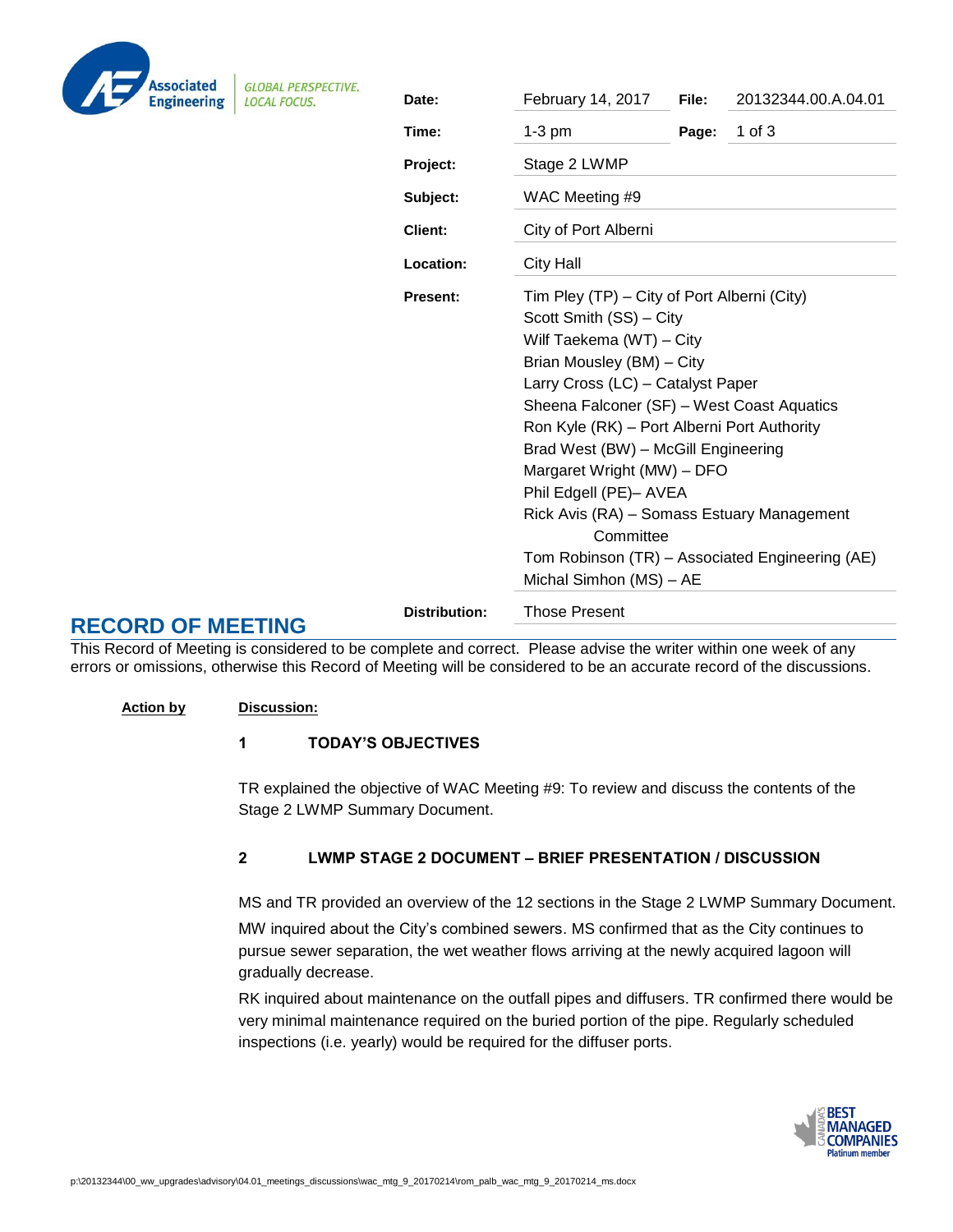

Subject: WAC Meeting #9 February 14, 2017 - 2 -

#### **Action by Discussion:**

MW inquired about the City's plan for continuing to accept the Regional District's leachate from the landfill. BW and TP confirmed that the economics of the City accepting the Regional District's leachate is currently being explored. The City will continue to accept the Regional District's leachate until further notice.

RA inquired about the presence of wires along the lagoon, as part of the aeration headers, as it may be a hazard to wildlife such as birds. TR confirmed the wires would be relatively large in diameter, and easy to see.

There was an inquiry about whether there would be protection over the diffuser ports. TR confirmed that there would be. Designing the diffuser system such that there is an access port is possible. This is a detail that would be addressed during Detailed Design.

MW inquired about the O&M costs for the preferred wastewater management strategy. MS confirmed this information is located in Section 6 of the summary document, as part of the Triple Bottom Line (TBL) Analysis that was completed.

RA inquired about the City's strategy for access to the lagoon area, both during construction as well as post-construction, during regular operation. RA indicated that the City can expect to receive this question at the public event. TR/TP confirmed the City will take this into consideration.

## 3 LAGOON RESTORATION PLAN

MS presented AE's plan to develop a lagoon restoration plan for the Old City Lagoon by March 31, 2017. Melanie Piorecky and Hugh Hamilton from AE have sent out meeting invites to the WAC members that have expressed interest in the lagoon restoration. The purpose of the meeting will be to establish a restoration plan in a collaborative manner with the project stakeholders.

RA indicated the contact from Ducks Unlimited should be added to the emailing list. MS confirmed this has occurred.

## 4 NEXT STEPS

Comments from the WAC members on the Stage 2 LWMP Summary Document are to be sent to **MS and TR by February 22, 2017**, in anticipation of the City's next Council Meeting (scheduled for February 27, 2017). Each member of the WAC was provided with a USB containing the Stage 2 LWMP Summary Document.

There will be some information provided to the public during the Port Alberni Bulldogs Hockey Game on February 25, 2017.